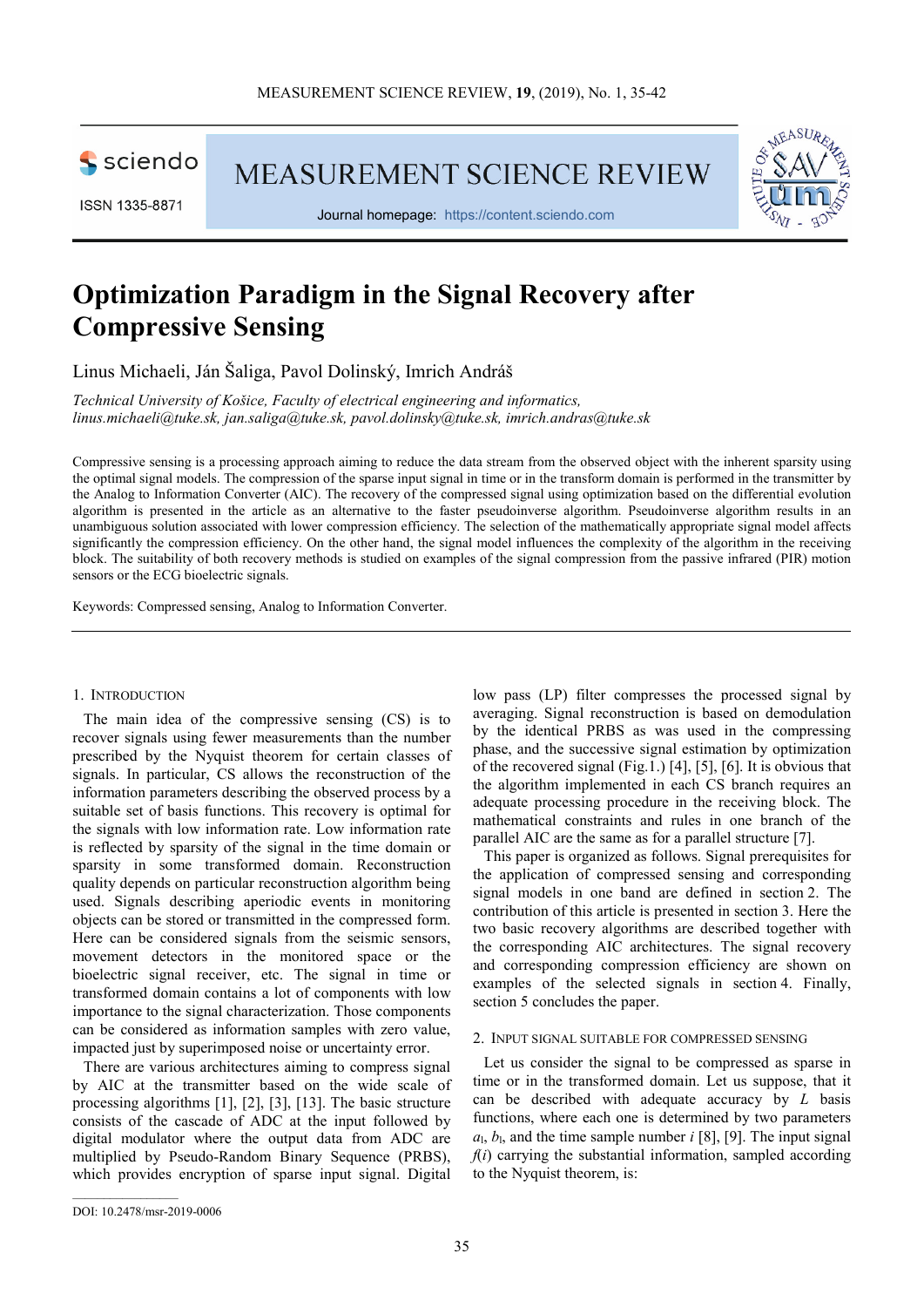$$
f(i) = \sum_{l=1}^{L} x_l \psi_l(a_l, b_l, i), i = 1,...,I; \text{ in matrix form}
$$
  

$$
\mathbf{f} = \mathbf{\Psi}(\mathbf{a}, \mathbf{b}).\mathbf{x}
$$
 (1)

The dimension of the signal vector **f** is  $(I \times 1)$ . The amplitudes  $x_1$  of basis functions are included in the vector  $\mathbf{x} = [x_1, x_2, \dots, x_L]^T$ . The number of samples *I* in one processing time frame *T* acquired with sampling frequency *f*<sup>s</sup> determined for signal spectrum width is  $I = f_sT$ .

Matrix Ψ with the dimension (*I*×*L*) represents the parametric signal model described by a set of basis functions  $Ψ<sub>l</sub>(a<sub>l</sub>,b<sub>l</sub>,i).$ 

$$
\Psi = \begin{bmatrix} \psi_1(a_1, b_1, 1), & \psi_2(a_2, b_2, 1), & \cdots & \psi_L(a_L, b_L, 1) \\ \psi_1(a_1, b_1, 2), & \psi_2(a_2, b_2, 2), & \cdots & \psi_L(a_L, b_L, 2) \\ \vdots & \vdots & \ddots & \vdots \\ \psi_1(a_1, b_1, 1), & \psi_2(a_2, b_2, 1), & \cdots & \psi_L(a_L, b_L, 1) \end{bmatrix}
$$
 (2)

In the case of harmonic functions, the parameters  $a_l$ ,  $b_l$ determine frequency and phase. The data stream compression is more efficient for signals which are descriptive by some transform components like wavelet, Daubechies, Walsh-Hadamard, etc.

The simpler signal model Ψ consists of *L* non-parametric basis functions  $\Psi(i)$  of the sample number *i*. The utilized basis functions may differ in the analytical expression (3).

$$
\Psi = \begin{bmatrix} \psi_1(1), & \psi_2(1), & \cdots & \psi_L(1) \\ \psi_1(2), & \psi_2(2), & \cdots & \psi_L(2) \\ \vdots & \vdots & \ddots & \vdots \\ \psi_1(I), & \psi_2(I), & \cdots & \psi_L(I) \end{bmatrix}
$$
 (3)

In general, any signal can be modeled by a set of *L* Heaviside functions  $\Psi_l(i) = h(i-l-1)$  with the specific delays *l*.

In order to suppress incoherency between processed signal and the model (3), the synchronization signal is required. It determines the point linked with the time frame *T*. Let us consider constant length of the time frame *T* for one processing frame marked by a synchronization event. The synchronization signal ensures coherency and suppresses possible leakage effects among signal components <sup>Ψ</sup>*l*(*i*). Threshold crossing in compressing of the one-shot events like seismic, or an aperiodic process is a typical case, where it is difficult to choose a suitable signal transformation for the data compression.

Contrary to the parametric signal model (2), the nonparametric signal model (3) contains basis functions with exactly defined position and shape in the time frame. The basis functions are not mutually limited by any analytically defined condition. The contribution of each basis function  $\Psi_l(i)$  to the signal **f** to be compressed is determined by the vector **x**.

In general, the number of unknown parameters carrying the measurement information represents the sparsity *s* of the signal. In the case of the signal model (3) the sparsity  $s = \beta$ , while  $s = 3\beta$  in the model (2). Result of the compressed sensing is the reduction of the data stream from *I* samples down to at least *s* samples, where *s* < *I*. Another consideration for further analysis is that one CS procedure is implemented in one processing time frame *T.* Information parameters **a, b, x** are compressed in the transmitting and recovered in the receiving block for each time frame *T*. Maximal frequency of the parameter **a, b, x** changes must be lower than the half of processing frame frequency  $(T/2)^{-1}$ according to the Nyquist theorem.

The signal acquired from the observed process is corrupted at the input of Analog to Digital Converter (ADC) by additive thermal and quantization noise *n*i. Basic consequence of the sparsity in time domain for signal  $f(i)$  is the presence of  $(I-s)$  samples in the time frame  $T$  with zero value or value under uncertainty level.

#### 3. MATHEMATICAL CONCEPT OF COMPRESSED SENSING

The signal sparsity means that a huge amount of samples in the time or in the Fourier domain is without information content. Compressed sensing represents stressing the frequency bandwidth of the transmitted signal. Modulation by wide band random signal breaks the signal coherence and spreads the information content over the whole frequency range. It is achieved by the multiplication of the input signal vector **f** by the measurement matrix  $\Phi$  represented by a set of functions  $\mathbf{\varphi}_{m}(i)$ ,  $i = 1,...I$ , formed by the random numbers. They are formed by Gaussian, Pseudo-random or any distribution spreading the spectrum of the signal **f**. Functions ϕm(*i*) are ordered in *M* mutually uncorrelated rows. Dimension of the measurement matrix Φ is (*M*×*I*). The multiplication by the measurement matrix  $\Phi$  in one row represents the low pass (LP) filtering and the compression of the data flux. The compressed output signal **y** is equal to

$$
y = \Phi f = \Phi \Psi x = Ax, \quad \text{where} \quad A = \Phi \Psi \tag{4}
$$

Pseudo-random number generator converges to the uniform distribution with increasing sequence length. Pseudo-Random Binary Sequence (PRBS) is a subgroup of pseudo-random number generator and is represented by the numbers  $\pm 1$  and can be reconstructed in the receiving block for known length and initial seed value [16], [17].

Let us consider the signal  $f(i)$  transformable on the base of signal model  $\Psi$ . Signal can be reconstructed according to the measurement matrix  $\Phi$ , which is incoherent with the matrix Ψ. The maximum similarity that can be found between basis functions ψ*l* and component of the measurement matrix  $\boldsymbol{\varphi}_m$  is determined by the mutual base coherence,

$$
\mu(\mathbf{\Phi}, \mathbf{\Psi}) = \sqrt{I} \max_{1 \le m \le M, 1 \le l \le L} |\mathbf{\Phi}_m \bullet \mathbf{\Psi}_l|
$$
 (5)

absolute value represents the product of two vectors. Considering the normalizing factor, the mutual coherence lies in the range of  $[1, \sqrt{I}]$ , and determines the independence between the measuring base and signal base [5], [10]. The minimum required number of compressed samples is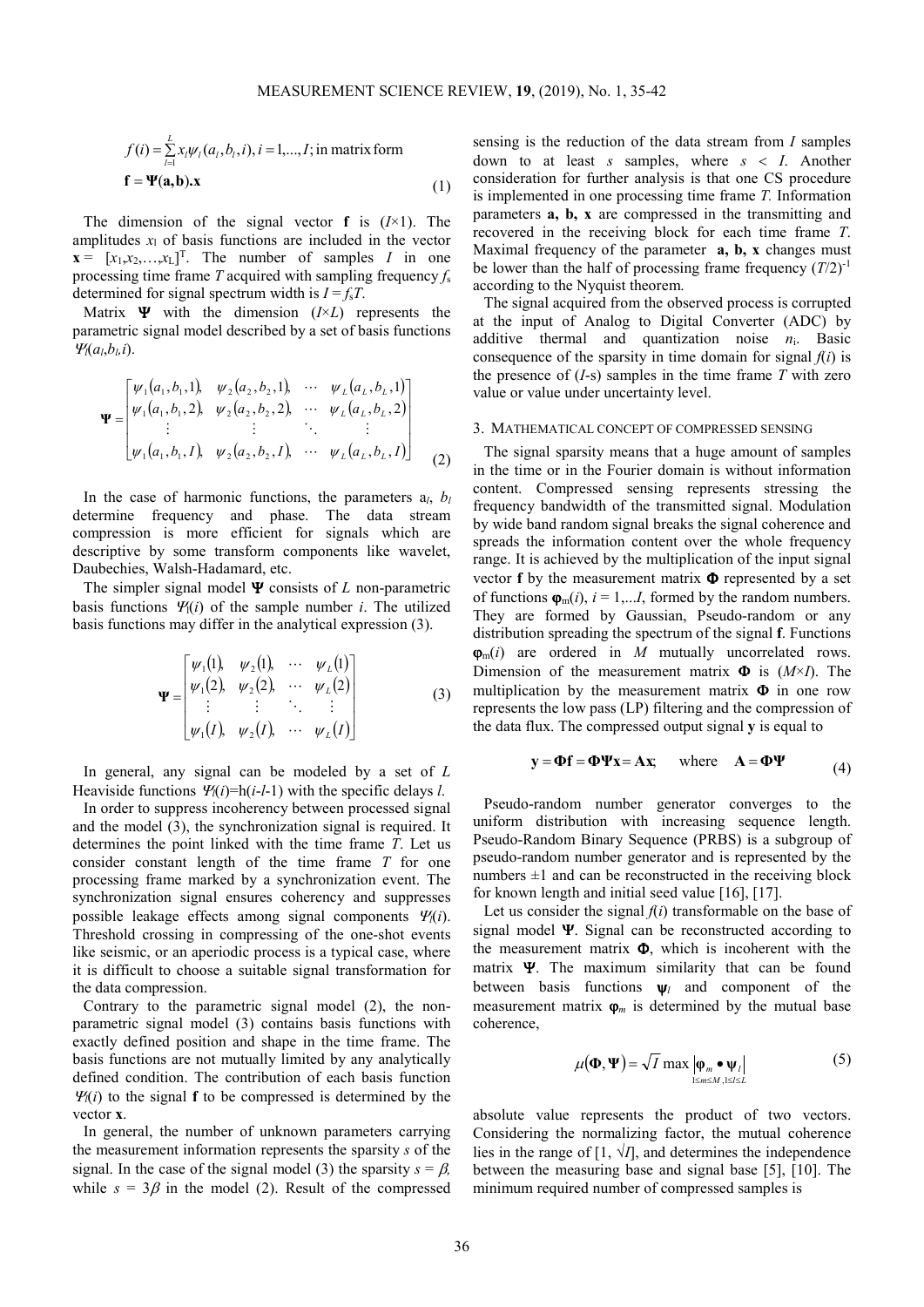$$
M \ge \mu^{2}(\mathbf{\Phi}, \mathbf{\Psi}) \text{s} \log I = |\text{idealcase } \mu = 1| = s \log I \tag{6}
$$

The hardware implementation of AIC with the minimal signal processing operation in the analog domain [6], [12] has been chosen. It consists of baseline high-speed ADC with integrated S&H block at the input with ideal code bin width  $O$  and sampling period  $T<sub>S</sub>$ . Successively, digital signal processing (DSP) is performed in any digital processing unit like FPGA. Digital samples from the ADC output are acquired in one-time frame *T* and registered in vector **f**. The spectrum spreading is realized digitally in AIC by multiplication by chipping block  $p_m(i) = (-1 \text{ or } 1)$ . It is implemented by changing sign according to the output from a subprogram representing PRBS [14]. Requirement on the incoherency between matrices **Φ** and **Ψ** is achieved by taking subsequently successive *M* chipping blocks  $p_m(i)$  with the length *I* from the whole PRBS with the length *MI*. According to equation (4) the registered input samples modulated by PRBS are summed  $v(m) = \sum f(i)p_m(i)$  for each chipping block  $m = 1,...,M$ . The components  $v(m)$  defined this way are results of digital low pass (LP) filtering [15], [16]. Compressed digital data stream *y* of *M* samples is transmitted to the receiving block. The transmission frequency is *M*/*T*, which is lower than input sampling frequency  $T_s^{-1} = I/T$ .

Compressed digital signal  $\nu$  from AIC is transmitted to the receiver with the frequency rate *M*/*T*. The synchronization mark at the beginning of each time frame with *M* samples is required for recovery of the identical PRBS in the transmitting block.

In the receiving block the signal recovery requires restoration of the matrix **Φ** represented by *M* rows with the length *I* created by identical PRBS as it was used in the transmitting block. It can be done on the base of known code length *MI* and initial value seed of numerically reconstructed PRBS [11], [14]. Both information serve as encoding key for the CS procedure. Identified header synchronization mark is another condition for the recovery of sparse signal **f** parameters from the digital data stream **y** for each data frame.

The receiving block is expected to be implemented on the processing server able to perform the complex mathematical operations sufficiently fast [20], [25]. Structure for the input signal compression and its reconstruction by the recovery of its sparse parameters is shown in Fig.1.

It is based on the minimization of the objective function for  $l_p$  norm where  $p$  is equal to 1 or 2 over the solution space.

$$
\min_{\hat{\mathbf{a}}, \hat{\mathbf{b}}, \hat{\mathbf{x}}} \left\| \mathbf{y}_{in} - \mathbf{\Phi} \Psi(\hat{\mathbf{a}}, \hat{\mathbf{b}}) \hat{\mathbf{x}} \right\|_{l_p} \leq \varepsilon \tag{7}
$$

Using  $l_1$  norm leads to the minimization by some, i.e. Basis Pursuit, Orthogonal Matching Pursuit, etc. strategies by solving simple convex optimization problems through linear programming [16], [17].

Classical Least Mean Squared (LMS) minimization of *l*<sup>2</sup> norm represents the universal reconstruction algorithms in CS. It leads to calculation of vector  $\hat{x}$  using pseudoinverse solution of the equation (4). Moreover, the LMS minimization of (7) by suitable optimization algorithm is only a method to reconstruct concurrently two vectors of model parameters  $\hat{a}$ ,  $\hat{b}$  and weighting vector  $\hat{x}$  for the parametric signal model (2). *l*2 norm is more efficient for the recovery of strongly sparse signals in contrary to the  $l_1$  norm. ADC at input causes that noise input samples under ideal code bin width *Q* will be rounded off to the 0 value. Suppression of thermal noise from analog input increases the sparsity of the compressed signal in DSP.

Let us consider a special case when the matrix *A=ΦΨ* is constant. The non-parametric (3) signal model *Ψ* meets this condition. If the matrix is a full rank matrix (i.e.  $A^T A$ exists), then the amplitude vector  $\hat{\mathbf{x}}$  is determined by:

$$
\hat{\mathbf{x}} = (\mathbf{A}^{\mathrm{T}} \mathbf{A})^{-1} \mathbf{A}^{\mathrm{T}} \mathbf{y}_{in}
$$
 (8)

Direct estimation of  $\hat{x}$  using pseudoinverse solution is limited by the condition that the matrix **A** has to have more than *M* linearly independent rows. This condition is fulfilled thanks to uncorrelated rows in matrix **Φ** generated from the whole PRBS and the full rank signal matrix **Ψ** .

The reconstruction of the signal described by the parametric signal model (2) excludes the possibility of using analytical calculation of vectors  $\hat{a}, \hat{b}, \hat{x}$ . The LMS minimization  $(l_2 \text{ norm})$  of the difference between the target value  $y_{in}$  and its estimation  $\Phi\Psi(\hat{a}, \hat{b})\hat{x}$  leads to the nonlinear estimation problem. Vectors  $\hat{\bf a}$ ,  $\hat{\bf b}$ ,  $\hat{\bf x}$  contain all *s* unknown parameters of the sparse signal  $f(i)$ .

There are many optimization algorithms to estimate all *s* parameters included in  $\hat{\bf{a}}$ ,  $\hat{\bf{b}}$ ,  $\hat{\bf{x}}$ . The changes of signal parameters  $\Psi(\hat{a}, \hat{b})$  after each iteration step represent the drawback of the classical optimization method like gradient descent or quasi-Newton methods which is the possibility of the convergence into the local minima.

The estimation ambiguity caused by the local minima increases with increasing number *s* of parameters to be estimated.

The metaheuristic optimization based on the differential evolution (DE) strategy restricts this drawback. It optimizes iteratively a candidate solution with regard to a given objective function (7). However, DE optimization does not guarantee that optimal solution is suitable in the case when the objective function is not differentiable corrupted by noise and even not continuous [18], [19]. DE optimizes a population of candidate solutions and creates new candidate solutions by combining existing ones according to its simple formulae. The DE optimization may be accelerated by suitably set parameter boundaries **[x,a,b]** by known signal limits.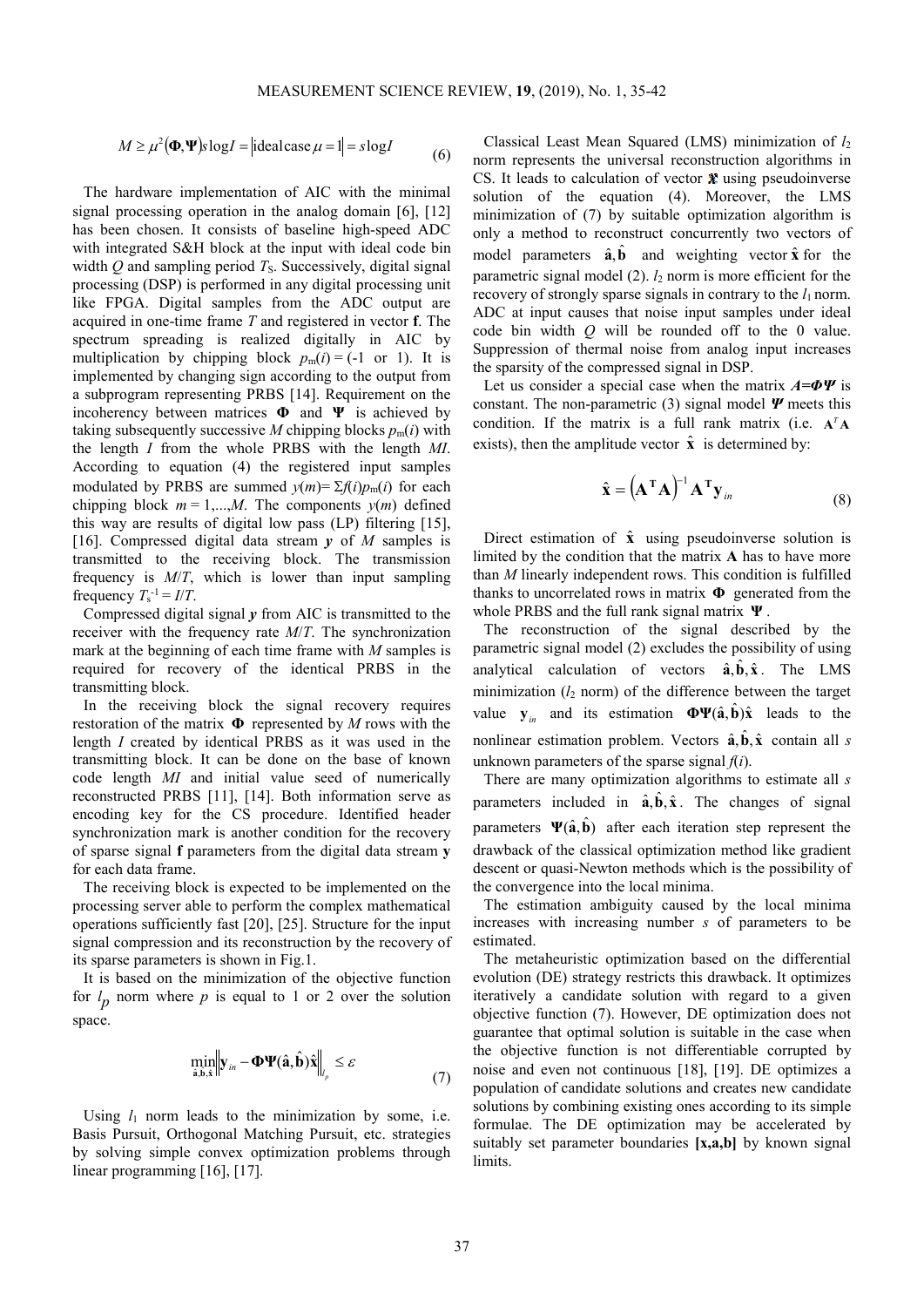

Fig.1. Compressed sensing and recovery.

Theoretical and practical aspects of implemented DE are well prepared for large scale of practical problems without the need for high computing capacity and processing time and suppress the main disadvantage of nonlinear optimization procedure.

The reduction of the data stream from the input to the output of the transmitting block is defined as the compression ratio (CR). Taking into account that just M samples are required for the signal reconstruction in one frame, CR is equal to

$$
CR = \frac{I}{M} \tag{9}
$$

Accuracy of the recovery paradigm was assessed by the standard deviation between input and recovered signal expressed in dB.

$$
\delta_{\text{dB}} = 20 \log \left( \frac{1}{f_{\text{RMS}}} \sqrt{\frac{\sum\limits_{i=1}^{I} (f(i) - \hat{f}(i))^2}{I}} + 1 \right) [\text{dB}]
$$
\n(10)

Criterion for determining compression accuracy (10) corresponds to the uncertainty type A of DSP unit related to the input signal noise expressed in [dB]. ADC at the input of transmitting block was considered 12-bit linear ADC with peak-peak value  $U_{\text{po}} = 3V$ . The signal noise peak-peak value  $U_{pp} = 3V$ . The signal  $f_{RMS} = \sqrt{\frac{Q^2}{12} + u_{RMS}^2}$  covers ideal quantization noise of ideally linear ADC  $u_{\rho} = Q/\sqrt{12}$  and thermal noise  $u_{RMS}$ from the analog processing unit at the input. Advancements in ADC make it possible to assume that the dominant uncertainty source is superimposed noise at the AIC input.

It is mainly caused by noise from the signal source with superimposed noise from the analog preprocessing unit. Verified compression accuracy includes all potential error sources of its implementation on any DSP unit. A complete estimation of systematic errors requires knowledge of systematic errors of the signal source in the particular case together with the nonlinearity of the actual preprocessing block with integral nonlinearity of ADC at the AIC input. Practical implementations of AIC studied further consider contribution of the signal source nonlinearity under the level of the uncertainty type A.

The first implementation is utilized for the monitoring of moving persons in a defined area. Scope of Ambient Assisted Living is to recognize an emergency situation of the monitored person caused by falling for various reasons. The network of passive infrared (pyroelectric) PIR motion sensors generates signals carrying information for distant server about changes of thermal field caused by movement of the monitored person. The output signal from the PIR sensor is in the form of a flicker with positive and negative part caused by the movement of the monitored persons. Its peak value depends on the distance from any sensor and time interval in zero crossing determines speed of the persons. Time duration of the signal tail is arbitrary and depends on the time intervals of the consecutive movements. Output signal is aperiodic, where the synchronization signal is generated by threshold comparator [22].

Second application suitable for signal compression and successive recording for further evaluation is electrocardiographic (ECG) signal. Even here short delay caused by processing in AIC is harmless and synchronization instant can be taken from the signal of another ECG lead [2], [20], [21].

Short time delay of the information transmission is not deficient. This is balanced by the data compression with adequate accuracy.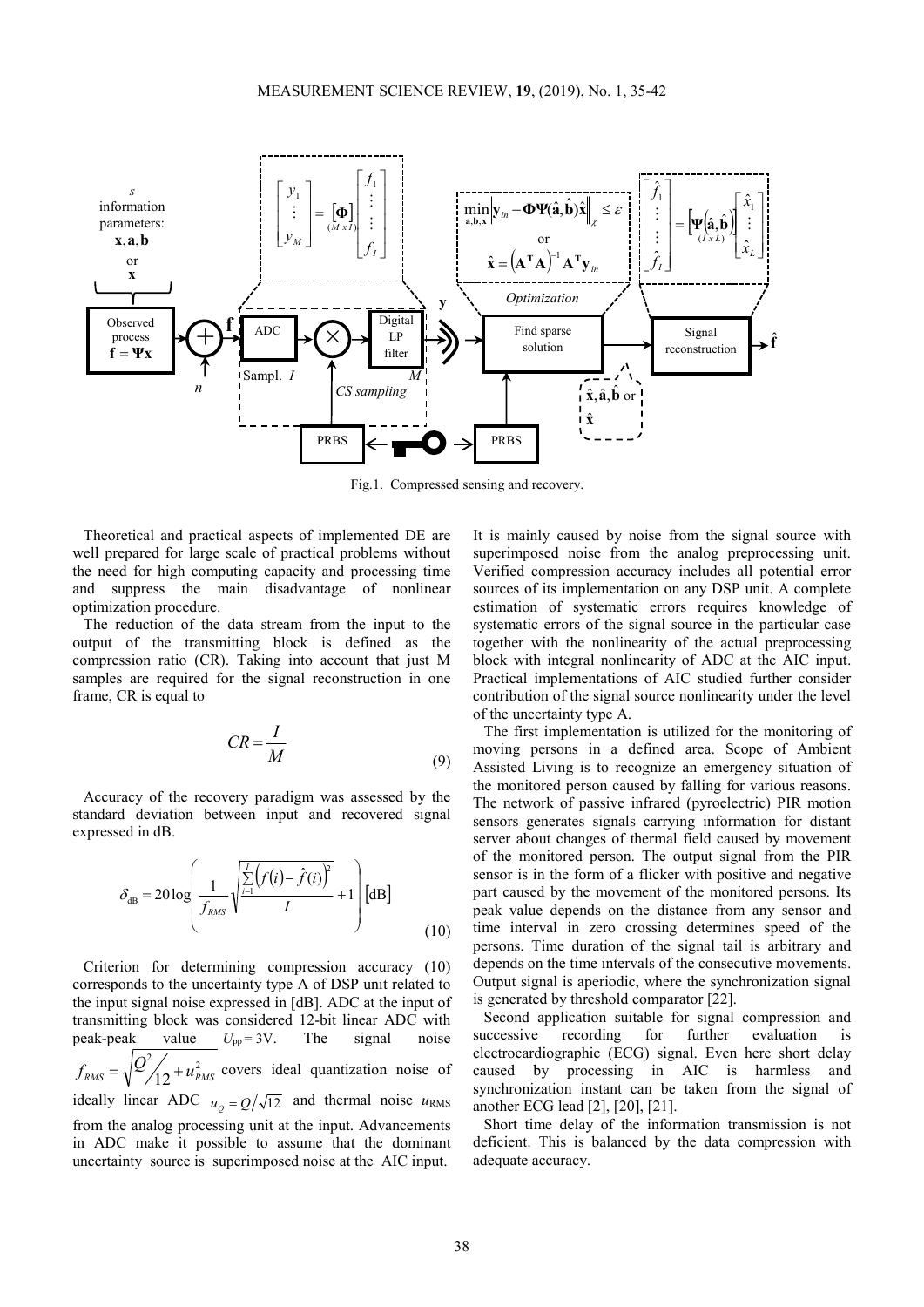# 4. EXPERIMENTAL RESULTS

Functionality of the AIC utilizing both types of signal models, (2) resp. (3), was assessed experimentally for two applications mentioned above. Time delay for the signal recovery at the end of time frame *T* is not a disadvantage. Accuracy of the recovery paradigm was assessed according to the criterion (10) in relation to the compression ratio CR (9).

First process where the CS allows compressing basic information is represented by data acquired from the PIR sensor. Fig.2. shows standard output from the PIR sensor BS036B after its preprocessing by the input amplifier [22]. The noise floor caused by EMI and thermal effects influences the input signal at the AIC.

The impulse shape carries the information that has to be transmitted and detected by AIC. In general, such signal could be modeled by the weighted sum of Heaviside functions:

$$
\begin{bmatrix} f(1) \\ f(2) \\ \vdots \\ f(I) \end{bmatrix} = \begin{bmatrix} h(0) & h(-1) & \cdots & h(1-L) \\ h(1) & h(0) & \cdots & h(2-L) \\ \vdots & \vdots & \ddots & \vdots \\ h(I-1) & h(I-2) & \cdots & h(I-L) \end{bmatrix} \begin{bmatrix} x(1) \\ x(2) \\ \vdots \\ x(L) \end{bmatrix};
$$
  
where  $h(j) = \begin{cases} =0; \text{ for } j(0 \\ =1; \text{ for } j \ge 0 \end{cases}$  (11)

The initial pulse signal is created by *L* Heaviside components and other (*I*-*L*) samples are negligible and do not carry any information. The trail of the input signal is lower than noise level in this case.

Results from recovery using pseudoinverse algorithm (8) for two length W of averaging LP filter are shown in Fig.3.



Fig.2. Signal at the input of AIC from PIR sensor with superimposed noise with  $u_{RMS}$ =10 mV a) and  $u_{RMS}$ =60 mV b). Resolution of input ADC 12 bits,  $U_{pp}=3$  V. Length of recorded signal is 128 samples where 96 are sparse.

Output signals in Fig.3. show that besides the high compression ratio the AIC also acts as a filter removing additive noise at the input AIC. Increasing length W of the LP filter deteriorates time information (Fig.3.b)) and determines CR directly.



Fig.3. Reconstructed signal from AIC from PIR sensor Fig.2. superimposed noise  $u_{RMS}$ =60 mV with LP length W=8 samples a) and W=16 samples b).

The compression ratio of the signal in Fig.3.a) is  $CR = 8$ and  $\delta_{dB} = 4.56$  dB. In the case of signal from Fig.3.b) is  $CR = 16$ , but the signal recovery is worse  $\delta_{dB} = 29$  dB.

Second case suitable for implementation of CS with parametric signal model (2) was the compression of ECG signal. The optimal selection of basis functions adapted to the observed process allows more effective compression of the observed process. The nonlinear signal model with internal parameters **a,b** of the appropriate basis functions with their peak values **x** achieves better CR. The nonlinear optimization of (7) for  $p = 2$  by the DE optimization allows to suppress a false solution represented by local minima.

As signal to be compressed, the electrocardiographic signal was chosen [23], [24]. Basis functions in the form of

Mexican hat wavelet  $\psi(i) = \left[1 - (i - a_i)^2 / \int_{1}^{i} e^{-2b_i^2} dx_i \right]$  $\frac{1}{2}$  | e  $\frac{2}{3}$  $\mathcal{L}(i) = \left(1 - \left(i - a_i\right)^2\right)$   $\left(e^{\frac{\left(i - a_i\right)}{2b_i}}\right)$  $\frac{a}{b}$ *i a l l b*  $(i) = \frac{1}{1 - i}$  $-\frac{(i-1)(i)}{i}$  $\overline{a}$ i,  $\overline{\mathsf{L}}$  $\psi(i) = \left| 1 - (i - a_i)^2 / \right| \left| e^{\frac{(i - a_i)^2}{2b_i^2}} \right|$  have

been used for its modeling. The optimization behaviors were assessed by simulation for the observed signal in Fig.4. realized by three known wavelets in the form of Mexican hat. The recovery procedure was assessed for various numbers of basis functions starting with the first one. Expected intervals of the initial population were chosen identically for parameters  $a_l$  and  $b_l$  in the interval between zero and expected maximal value. Initial amplitudes *xl* of single components were chosen in the interval  $(-U_{PP}, +U_{PP})$ . Recovered signals for various numbers of basis functions  $L = 2,3,4$  in matrix  $\Psi$  when input signal is represented by parameters in Table 1. are shown in Fig.5.a) to Fig.5.c).

Table 1. Parameters of modeled input function.

| $a_l$ |      | $\chi$  |
|-------|------|---------|
| 120   | 60   |         |
| 30    | 120  | 0.3     |
| 60    | 15   | 0.2     |
|       | 0.01 | $-0.05$ |

Fig.5. shows that besides improving quality of recovery the noise suppression is inherent behavior of the compressed sensing. Improvement of the signal recovery for various compression ratios CR is shown in Fig.6.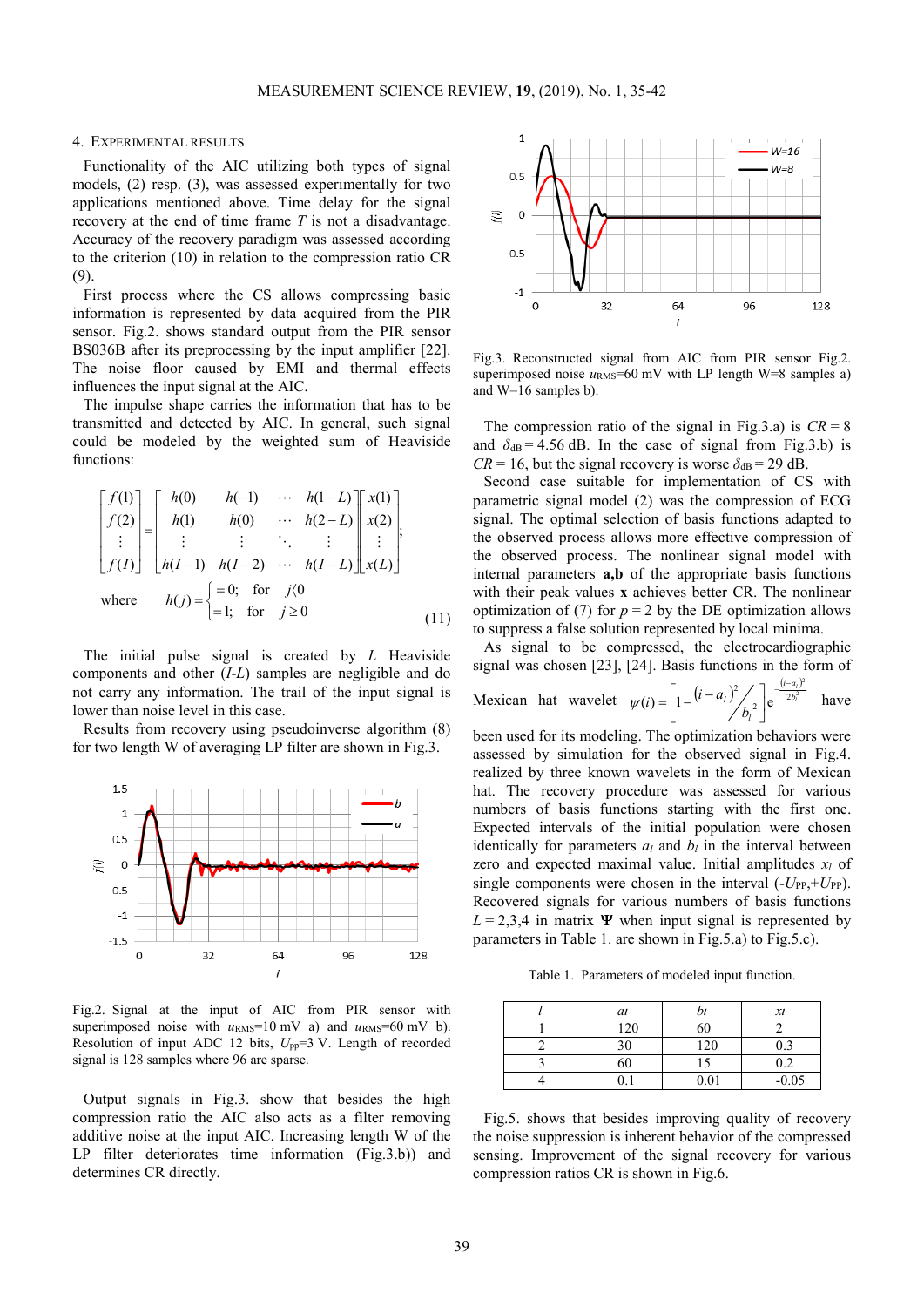

Fig.4. Modeled ECG signal *f*(*i*) with superimposed Gaussian noise  $u_{\text{eff}}$ =10 mV.



Fig.5. Recovered signal  $\hat{f}(i)$  using  $L=2$  to  $L=4$  wavelets in  $\Psi$ .



Fig.6. Standard deviation vs. compression ratio for L basis functions.



Fig.7. Recovered signal  $f(i)$  from Fig.4. modeled by delayed Heaviside functions for different compression ratios. Compression of *I*=512 samples with averaging window of W=16 samples a) and W=8 samples b).



Fig.8. Accuracy of signal recovery using model (11) vs. compression ratio.

Comparison of the recovery efficiency using pseudoinverse procedure (8) was studied for the same ECG signal, Fig.4. The universal signal model by delayed Heaviside function (10) has been chosen. Recovered signals for various values of the compression ratio are shown in Fig.7.

In case of ECG signal, the sparsity *s* is higher when Heaviside model (3) is being used in comparison with the parametric model (2) with wavelets. As a result, the compression ratio for Heaviside model is lower. On the other hand, the exactness of the pseudoinverse procedure is the advantage of model (3).

Circuit implementation of the proposed AIC is feasible by the simple hardware block. The only analog processing block is ADC. Sensitivity and voltage range can be fixed by possible amplifier with gain control. Digital data from the ADC output are subsequently processed by digital blocks only. The PRBS is generated by algorithms for the determined polynomial length and initial value by the appropriate structure [18]. Averaging of data in the window of the length  $W = I/M$  is the simplest LP filtering method. All numerical procedures for signal compression are easy to implement on the FPGA block or by the subroutines already available in the DSP unit.

Recovery of compressed data requires a mathematically more complex procedure. These are represented by the pseudoinverse calculus or an appropriate numerical optimization. Its selection from a wide range of optimization algorithms is conditioned by the guarantee of globally optimal solution for any class of problems which can be a problem for the nonlinear gradient method.

#### 5. CONCLUSIONS

Compressed sensing is a method of signal processing reducing data stream in comparison with the requirement of the Nyquist theorem. Selection of the optimal set of basis functions allows highlighting the sparsity of the measured signals. Modulation by measurement matrix  $\Phi$  for signal decorrelation and successive low–pass filtering represents the basic architecture of the AIC. The hardware implementation with minimal amount of analog processing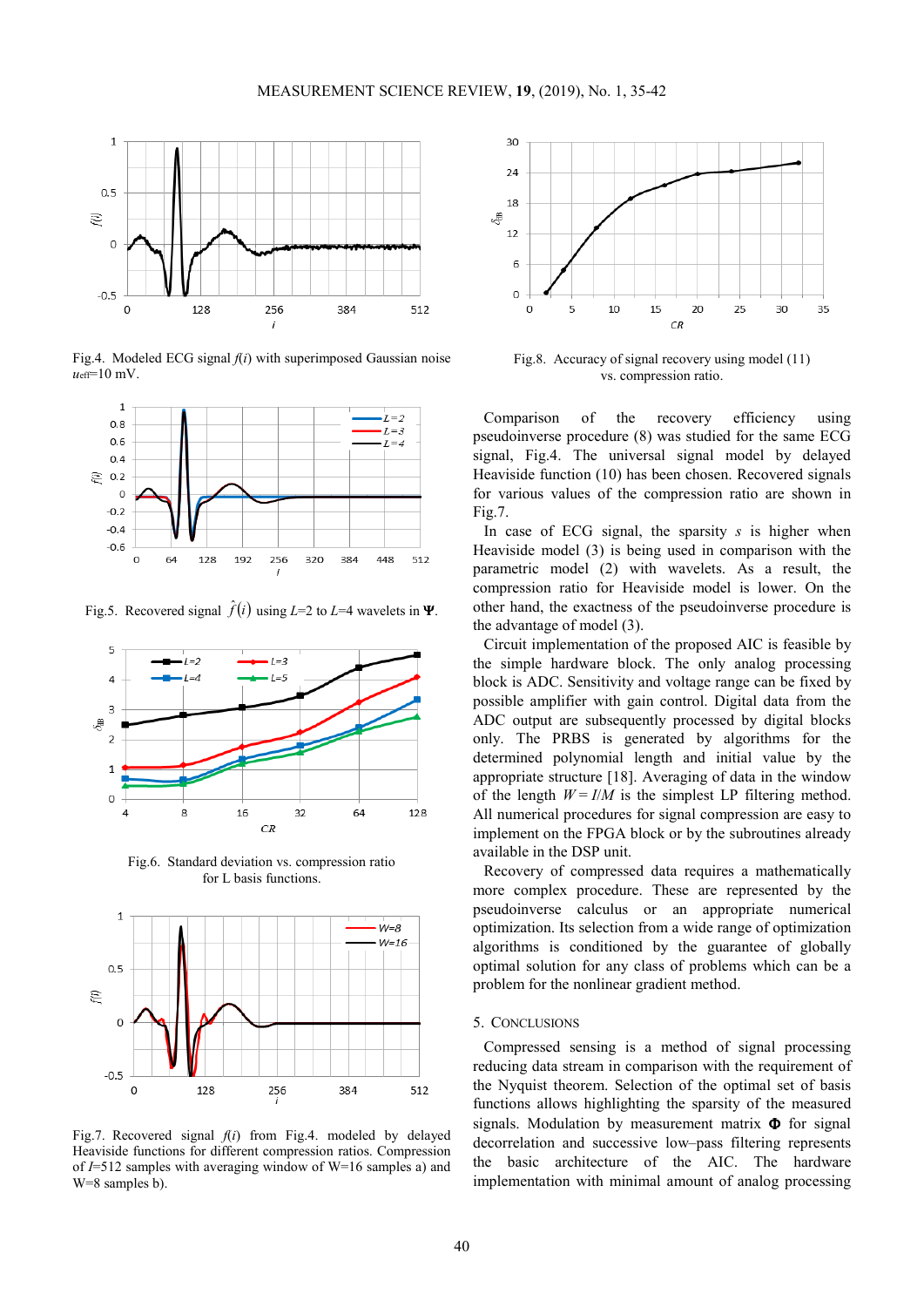blocks is the main advantage of the proposed AIC structure. Parameters of presented hardware structure are quite identical with possible implementation on the FPGA chip or other DSP unit.

Suitable set of basis functions depending on the input signal shape that has to be taken into account is the selection of the signal model Ψ. Contrary to classical transformation compression the set of basis functions could not be orthogonal. Moreover, it may also consist of mutually different analytically described functions with defined position and shape in the synchronized time frame.

The signals with long time zero intervals and short pulse course are described optimally by linear model (3) together with unknown amplitudes **x̂**. The analytical calculation of vector **x̂** is its main advantage, at the expense of lower compression ratio.

In contrast, the input signal recovery described by parametric signal model (2) leads to the numerical estimation of vectors  $\hat{\mathbf{a}}, \hat{\mathbf{b}}, \hat{\mathbf{x}}$ . When the observed process is unknown the optimal signal model could be adapted to the observed signal.

Performed simulations showed the significant trade-off between the computational complexity and achieved compression ratio for both signal models. Compressed sensing showed as well the positive impact of the proposed AIC on the noise suppression.

#### ACKNOWLEDGMENT

The work is a part of the project supported by the Science Grant Agency of the Slovak Republic (No. 1/0722/18).

# **REFERENCES**

- [1] Daponte, P., Vito, L., Rapuano, S., Tudosa, I. (2014). Challenges for aerospace measurement systems: Acquisition of wideband radio frequency using Analog-to-Information converters. In *IEEE Metrology for Aerospace (MetroAeroSpace)*. IEEE, 377-382.
- [2] Pinheiro, E.C., Postolache, O.A., Girao, P.S. (2010). Implementation of compressed sensing in telecardiology sensor networks. *International Journal of Telemedicine and Applications*, 2010, 127639.
- [3] Qaisar, S., Bilal, R.M., Iqbal, W., Naureen, M., Lee, S. (2013). Compressive sensing: From theory to applications, a survey. *Journal of Communications and Networks*, 15 (5), 443-456.
- [4] Boche, H., Calderbank, R., Kuttyniok, G., Vybíral, J. (2015). *Compressed Sensing and its Applications*. Springer.
- [5] Slavik, Z., Ihle, M. (2014). Compressive sensing hardware for analog to information converters. In *8th Karlsruhe Workshop on Software Radios*, 136-144.
- [6] Candés, E.J., Becker, S. (2013). Compressive sensing: Principles and hardware implementations. In *Proceedings of the ESSCIRC*. IEEE, 22-24.
- [7] Faktor, T., Michaeli, T., Eldar, Y.C. (2010). Nonlinear and nonideal sampling revisited. *IEEE Signal Processing Letters*, 17 (2), 205-208.
- [8] Xu, D., Tongret, R., Zheng, Y.F., Ewing, R.L. (2010). Wavelet modulated pulse for compressive sensing in sar. In *Proceedings of the IEEE 2010 National Aerospace and Electronics Conference (NAECON)*. IEEE, 197-202.
- [9] Maleh, R., Fudge, R., Member, G.L., Boyle, F.A., Pace, P.E. (2012). Analog-to-information and the Nyquist folding receiver. *IEEE Journal on Emerging and Selected Topics in Circuits and Systems*, 2 (3), 564 -577.
- [10] Yu, Z., Hoyos, S. (2009). Digitally assisted analog compressive sensing. In *IEEE Dallas Circuits and Systems Workshop (DCAS)*. IEEE, 1-4.
- [11] Barkam, E., Biham, E., Keller, N. (2008). Instant ciphertext-only cryptanalysis of GSM encrypted communication. *Journal of Cryptology*, 21 (3), 392- 429.
- [12] Liu, W., Huang, Z., Wang, X., Sun, W.C. (2017). Design of a single channel modulated wideband converter for wideband spectrum sensing: Theory, architecture and hardware implementation. *Sensors*, 17 (5), 1035.
- [13] Davenport, M.A., Duarte, M.F., Eldar, Y.C., Kutyniok, G. (2012). Introduction to compressed sensing. In *Compressed Sensing: Theory and Application*. Cambridge University Press, 1-64.
- [14] Press, W., Teukolsky, S., Vetterling, W., Flannery, B. (2007). *Numerical Recipes: The Art of Scientific Computing, Third Edition*. Cambridge University Press, 386.
- [15] Andráš, I., Dolinský, P., Michaeli, L., Šaliga, J., (2018). Sparse signal acquisition via compressed sensing and principal component analysis. *Measurement Science Review*, 18 (5), 175-182.
- [16] Duarte, M.F., Eldar, Y.C. (2011). Structured compressed sensing: From theory to applications. *IEEE Transactions on Signal Processing*, 59 (9), 4053-4085.
- [17] Tropp, J.A., Laska, J.N., Duarte, M.F., Romberg, J.K., Baraniuk, R.G. (2010). Beyond Nyquist: Efficient sampling of sparse bandlimited signals. *IEEE Transactions on Information Theory*, 56 (1), 520-544.
- [18] Storn, R.M., Lampinen, J.A. (2005). *Differential Evolution: A Practical Approach to Global Optimization*. Springer.
- [19] Michaeli, L., Šaliga, J., Godla, M., Lipták, J., Kollár, I. (2014). Measurement of distorted exponential signal components using maximum likelihood estimation. *Measurement*, 58, 503-510.
- [20] Dolinsky, P., Andraš, I., Michaeli, L., Grimaldi, D. (2018). Model for generating simple synthetic ECG signals. *Acta Electrotechnica et Informatica*, 18 (3), 3-8.